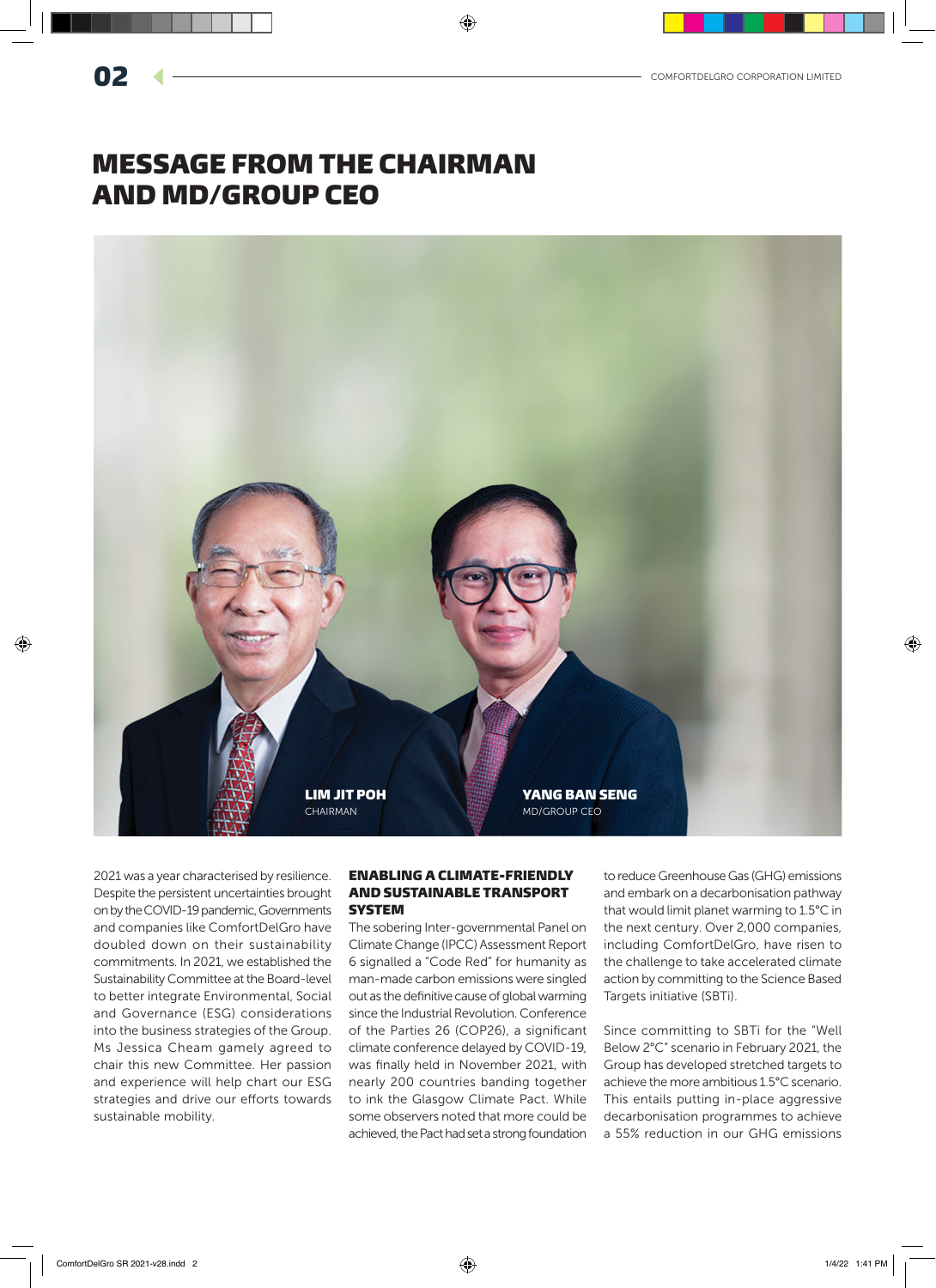## MESSAGE FROM THE CHAIRMAN AND MD/GROUP CEO

by 2032. The Group has since submitted its plans to the SBTi expert committee for approval. ComfortDelGro is the first mobility operator in the region to have committed and submitted its SBTi plans. We commend the Sustainability Office and the Business Units for their aspirations and efforts.

To reduce our emissions, the Group and its Business Units have been working tirelessly to move away from the use of Internal Combustion Engine (ICE) vehicles and to electrify our fleet. The tender win by the ComfortDelGro Engineering-ENGIE consortium to install 479 out of 632 charging stations for Electric Vehicles (EVs) in Singapore was a significant milestone. We look forward to offer our expertise in EV charging to build up the local infrastructure and encourage EV adoption. This will also provide every opportunity for us to speed up the electrification of our own fleet.

Another heartening news was the award of the S\$30 million contract to our whollyowned subsidiary ComfortDelGro Bus (CDG Bus) to operate a fully electrified private fleet of shuttle buses at the National University of Singapore campus. CDG Bus later also won a S\$20 million multi-year contract to serve four shuttle bus routes in the Nanyang Technological University (NTU) with 20 electric buses. These were significant wins as they would position CDG Bus as the largest private operator of electric buses in Singapore. Together with our planned roll out of up to 400 electric taxis in 2022, it would strengthen our suite of sustainable mobility solutions for our customers.

Metroline, ComfortDelGro's fully-owned subsidiary in the UK, has also been operating its fleet of 20 hydrogen double-deck buses in London since June 2021. This experience will increase the Group's knowledge in operating alternative clean energy vehicles,

and enable us to explore the implementation of such solutions in other geographies that we operate in.

In Australia, CDC Victoria was a commendable finalist in Healthy Environment category of the 2021 Premier's Sustainability Awards. We were the first public transport operator in Australia to implement the use of automatic geofencing technology to deliver enhanced environmental performance by cutting emissions and limiting engine noise. Operating on Melbourne's track bus services, 48 of 50 of the Volvo hybrid buses have shown to reduce nitrogen oxide and particulate emissions by up to 50% and reduce fuel and CO2 emissions by up to 40%.

Comfort Del Gro recognises that electrification needs to be coupled by the greening of the electricity grid to further reduce the impact on the environment. With that, ComfortDelGro Engineering and ENGIE entered into a second joint venture to develop and manage solar solutions. As a start, the joint venture will install and operate rooftop solar panels later in 2022 at ComfortDelGro Engineering's Loyang, Pandan and Ubi premises. The renewable energy generated will feed the energy usage of the automotive workshops and fast charging station for cabbies and public EV users at these locations. They target to achieve 50MWp renewable energy capacity by 2030, or the equivalent of powering 12,500 four-room housing flats.

Ahead of regulatory pressure to report on climate risks, ComfortDelGro has also embarked on its Task Force on Climaterelated Financial Disclosures (TCFD) journey. This year, we engaged business units from Singapore, Australia, China, UK and Ireland in climate risk workshops. These workshops sought to establish the physical and transition risks and opportunities of climate change for our operations. The full report is expected to be published in May 2022.

## SAFEGUARDING THE WELLBEING, HEALTH AND SAFETY OF OUR PEOPLE, PATRONS AND **COMMUNITIES**

As a global mobility operator, the health and safety of our employees and commuters continues be a priority for the Group. Practicing the three-pronged protocol of Trace, Test and Vaccinate, ComfortDelGro has invested our best effort to curb the spread of COVID-19 within our communities.

Due to the high transmissivity of the Delta variant, COVID-19 clusters emerged across several of the bus interchanges in Singapore earlier in July. Over 200 of our bus captains were tested positive. Our public transport operator, SBS Transit, took swift and decisive actions to strengthen safe management measures and reduce further transmissions. Similarly, when a COVID-19 cluster was discovered at the ComfortDelGro Driving Centre, it was immediately closed for two weeks for deep cleaning and disinfection. We are relieved to report that there have been no fatalities.

We continued to provide support to our staff and business partners during this difficult period. The Group distributed over 200,000 Antigen Rapid Test (ART) kits to our staff in Singapore. On top of the S\$86.5 million rental relief disbursed, ComfortDelGro Taxi also distributed ART kits to cabbies to support their routine COVID-19 testing regime. About 100 of our cabbies in Singapore made a total of 15,000 trips to convey persons serving Stay-Home Notice (SHN) for their COVID-19 test. The cabbies were unfazed by the additional risks and kept up diligently with thorough cleaning routines after each trip.

In the geographies that ComfortDelGro operates in, we worked closely with the respective authorities, business partners and employees to encourage vaccination that would offer protection against the virus. In Australia, we ran a campaign to promote